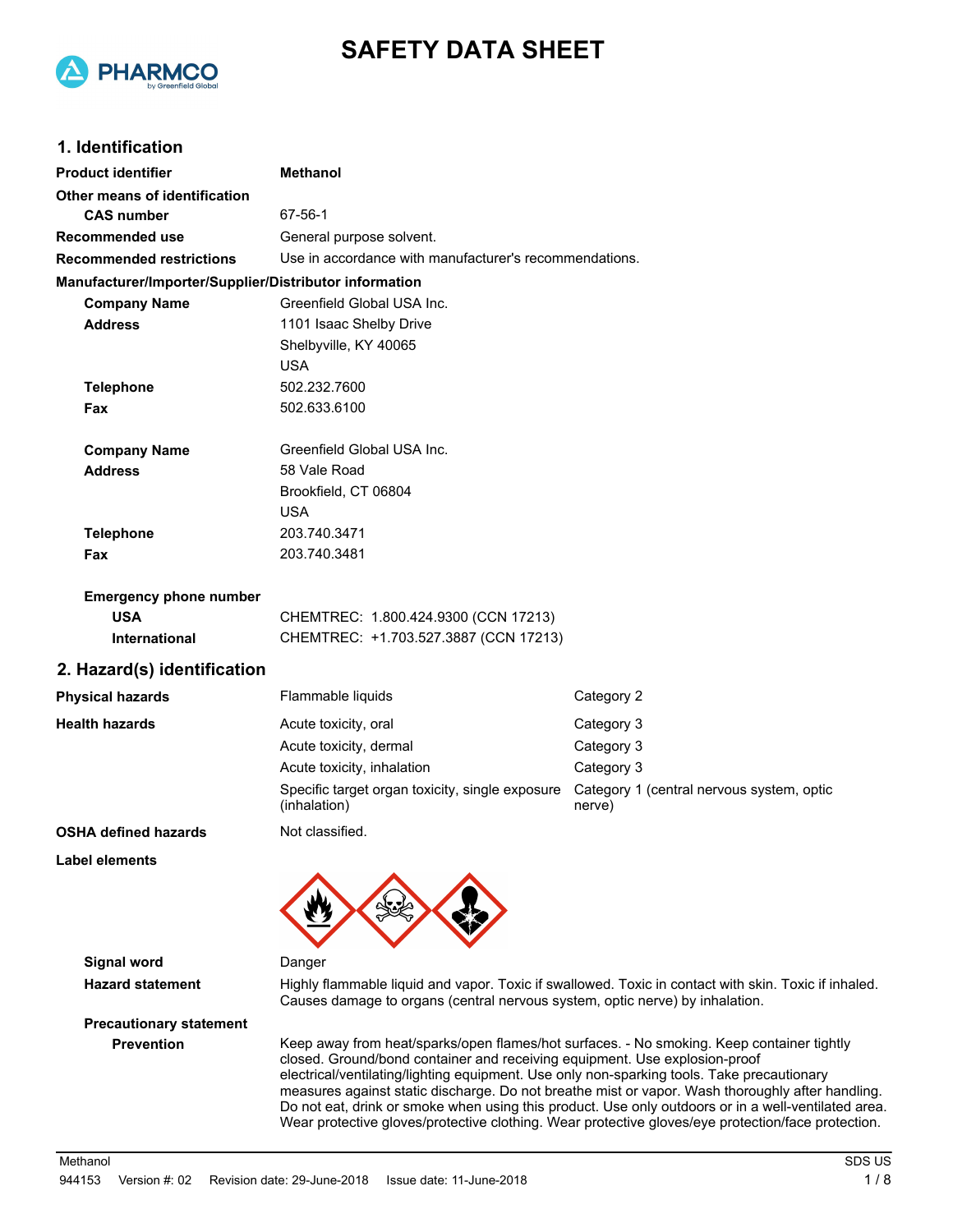| <b>Response</b>                              | If swallowed: Immediately call a poison center/doctor. Rinse mouth. If on skin (or hair): Take off<br>immediately all contaminated clothing. Rinse skin with water/shower. If inhaled: Remove person<br>to fresh air and keep comfortable for breathing. Call a poison center/doctor. Take off immediately<br>all contaminated clothing and wash it before reuse. In case of fire: Use appropriate media to<br>extinguish. |
|----------------------------------------------|----------------------------------------------------------------------------------------------------------------------------------------------------------------------------------------------------------------------------------------------------------------------------------------------------------------------------------------------------------------------------------------------------------------------------|
| <b>Storage</b>                               | Keep cool. Store in a well-ventilated place. Keep container tightly closed. Store locked up.                                                                                                                                                                                                                                                                                                                               |
| <b>Disposal</b>                              | Dispose of contents/container in accordance with local/regional/national/international regulations.                                                                                                                                                                                                                                                                                                                        |
| Hazard(s) not otherwise<br>classified (HNOC) | None known.                                                                                                                                                                                                                                                                                                                                                                                                                |
| Supplemental information                     | None.                                                                                                                                                                                                                                                                                                                                                                                                                      |

### **3. Composition/information on ingredients**

**Substances**

| <b>Chemical name</b>                                                         | Common name and<br>synonyms                                                                                                                                                                                                                                                                                                                                                                                                                                                                                                                                                                                                                                                                                                                                                                                                                        | <b>CAS number</b> | %   |
|------------------------------------------------------------------------------|----------------------------------------------------------------------------------------------------------------------------------------------------------------------------------------------------------------------------------------------------------------------------------------------------------------------------------------------------------------------------------------------------------------------------------------------------------------------------------------------------------------------------------------------------------------------------------------------------------------------------------------------------------------------------------------------------------------------------------------------------------------------------------------------------------------------------------------------------|-------------------|-----|
| Methanol                                                                     |                                                                                                                                                                                                                                                                                                                                                                                                                                                                                                                                                                                                                                                                                                                                                                                                                                                    | 67-56-1           | 100 |
| <b>Composition comments</b>                                                  | All concentrations are in percent by weight unless otherwise indicated.                                                                                                                                                                                                                                                                                                                                                                                                                                                                                                                                                                                                                                                                                                                                                                            |                   |     |
| 4. First-aid measures                                                        |                                                                                                                                                                                                                                                                                                                                                                                                                                                                                                                                                                                                                                                                                                                                                                                                                                                    |                   |     |
| <b>Inhalation</b>                                                            | Remove victim to fresh air and keep at rest in a position comfortable for breathing. Oxygen or<br>artificial respiration if needed. Do not use mouth-to-mouth method if victim inhaled the substance.<br>Induce artificial respiration with the aid of a pocket mask equipped with a one-way valve or other<br>proper respiratory medical device. Call a poison center or doctor/physician.                                                                                                                                                                                                                                                                                                                                                                                                                                                        |                   |     |
| <b>Skin contact</b>                                                          | Take off immediately all contaminated clothing. Rinse skin with water/shower. Get medical<br>advice/attention if you feel unwell. Get medical attention if irritation develops and persists. Wash<br>contaminated clothing before reuse.                                                                                                                                                                                                                                                                                                                                                                                                                                                                                                                                                                                                           |                   |     |
| Eye contact                                                                  | Immediately flush eyes with plenty of water for at least 15 minutes. Remove contact lenses, if<br>present and easy to do. Continue rinsing. Get medical attention if irritation develops and persists.                                                                                                                                                                                                                                                                                                                                                                                                                                                                                                                                                                                                                                             |                   |     |
| Ingestion                                                                    | Call a physician or poison control center immediately. Rinse mouth. Do not induce vomiting. If<br>vomiting occurs, keep head low so that stomach content doesn't get into the lungs. Do not use<br>mouth-to-mouth method if victim ingested the substance. Induce artificial respiration with the aid of<br>a pocket mask equipped with a one-way valve or other proper respiratory medical device.                                                                                                                                                                                                                                                                                                                                                                                                                                                |                   |     |
| <b>Most important</b><br>symptoms/effects, acute and<br>delayed              | Narcosis. Headache. Dizziness. Nausea, vomiting. Behavioral changes. Decrease in motor<br>functions. Direct contact with eyes may cause temporary irritation. Methanol: Human exposure to<br>methanol may result in illness, systemic poisoning, blindness, optic nerve damage and perhaps<br>death, after being ingested, absorbed through the skin or inhaled. Death due to cardiac or<br>respiratory failure has been reported in some cases from consumption of as little as 30 mls.                                                                                                                                                                                                                                                                                                                                                           |                   |     |
| Indication of immediate<br>medical attention and special<br>treatment needed | Provide general supportive measures and treat symptomatically. Thermal burns: Flush with water<br>immediately. While flushing, remove clothes which do not adhere to affected area. Call an<br>ambulance. Continue flushing during transport to hospital. Keep victim warm. Keep victim under<br>observation. Symptoms may be delayed. Provide standard methanol ingestion treatment. To<br>prepare the antidote, make a solution using 100 mL of 100-proof ethyl alcohol (grain alcohol) in<br>2000 mL of water and give 1.5 mL/kg of body weight, or 100 mL for an average adult. Following<br>this, at 2 hour intervals for 4 days, give the antidote (0.5-1.0 mL/kg of body weight, orally or<br>intravenously) to reduce the metabolism of the methanol and to allow time for its excretion. Blood<br>ethanol levels should be 1.0-1.5 mg/mL. |                   |     |
| <b>General information</b>                                                   | Take off immediately all contaminated clothing. If you feel unwell, seek medical advice (show the<br>label where possible). Ensure that medical personnel are aware of the material(s) involved, and<br>take precautions to protect themselves. Show this safety data sheet to the doctor in attendance.<br>Wash contaminated clothing before reuse.                                                                                                                                                                                                                                                                                                                                                                                                                                                                                               |                   |     |
| 5. Fire-fighting measures                                                    |                                                                                                                                                                                                                                                                                                                                                                                                                                                                                                                                                                                                                                                                                                                                                                                                                                                    |                   |     |
| Suitable extinguishing media                                                 | Water fog. Alcohol resistant foam. Dry chemical powder. Carbon dioxide (CO2).                                                                                                                                                                                                                                                                                                                                                                                                                                                                                                                                                                                                                                                                                                                                                                      |                   |     |
| Unsuitable extinguishing<br>media                                            | Do not use water jet as an extinguisher, as this will spread the fire.                                                                                                                                                                                                                                                                                                                                                                                                                                                                                                                                                                                                                                                                                                                                                                             |                   |     |
| Specific hazards arising from<br>the chemical                                | Vapors may form explosive mixtures with air. Vapors may travel considerable distance to a source<br>of ignition and flash back. During fire, gases hazardous to health may be formed. Combustion<br>products may include: carbon oxides.                                                                                                                                                                                                                                                                                                                                                                                                                                                                                                                                                                                                           |                   |     |
| Special protective equipment<br>and precautions for firefighters             | Self-contained breathing apparatus and full protective clothing must be worn in case of fire.                                                                                                                                                                                                                                                                                                                                                                                                                                                                                                                                                                                                                                                                                                                                                      |                   |     |
| <b>Fire fighting</b><br>equipment/instructions                               | In case of fire and/or explosion do not breathe fumes. Move containers from fire area if you can do<br>so without risk. Use water spray to keep fire-exposed containers cool.                                                                                                                                                                                                                                                                                                                                                                                                                                                                                                                                                                                                                                                                      |                   |     |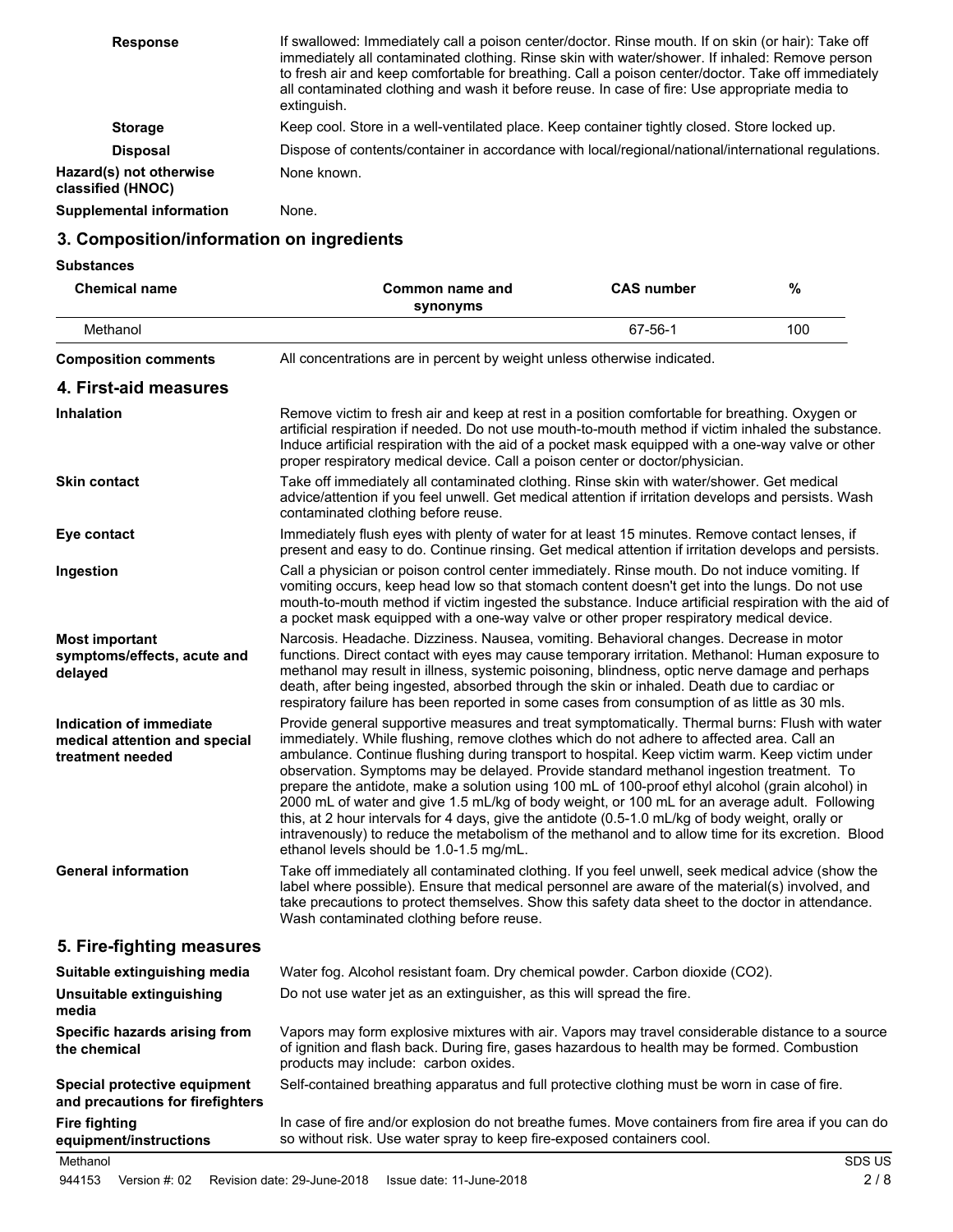| <b>Specific methods</b>     | Use standard firefighting procedures and consider the hazards of other involved materials. |
|-----------------------------|--------------------------------------------------------------------------------------------|
| <b>General fire hazards</b> | Highly flammable liquid and vapor.                                                         |

### **6. Accidental release measures**

| <b>Personal precautions,</b><br>protective equipment and<br>emergency procedures | Keep unnecessary personnel away. Keep people away from and upwind of spill/leak. Eliminate all<br>ignition sources (no smoking, flares, sparks, or flames in immediate area). Wear appropriate<br>protective equipment and clothing during clean-up. Do not breathe mist or vapor. Do not touch<br>damaged containers or spilled material unless wearing appropriate protective clothing. Ventilate<br>closed spaces before entering them. Local authorities should be advised if significant spillages<br>cannot be contained. For personal protection, see section 8 of the SDS.                                                                                                                                                                        |
|----------------------------------------------------------------------------------|-----------------------------------------------------------------------------------------------------------------------------------------------------------------------------------------------------------------------------------------------------------------------------------------------------------------------------------------------------------------------------------------------------------------------------------------------------------------------------------------------------------------------------------------------------------------------------------------------------------------------------------------------------------------------------------------------------------------------------------------------------------|
| <b>Methods and materials for</b><br>containment and cleaning up                  | Eliminate all ignition sources (no smoking, flares, sparks, or flames in immediate area). Keep<br>combustibles (wood, paper, oil, etc.) away from spilled material. Take precautionary measures<br>against static discharge. Use only non-sparking tools. This product is miscible in water.                                                                                                                                                                                                                                                                                                                                                                                                                                                              |
|                                                                                  | Large Spills: Stop the flow of material, if this is without risk. Dike the spilled material, where this is<br>possible. Use a non-combustible material like vermiculite, sand or earth to soak up the product<br>and place into a container for later disposal. Following product recovery, flush area with water.                                                                                                                                                                                                                                                                                                                                                                                                                                        |
|                                                                                  | Small Spills: Absorb with earth, sand or other non-combustible material and transfer to containers<br>for later disposal. Wipe up with absorbent material (e.g. cloth, fleece). Clean surface thoroughly to<br>remove residual contamination.                                                                                                                                                                                                                                                                                                                                                                                                                                                                                                             |
|                                                                                  | Never return spills to original containers for re-use. For waste disposal, see section 13 of the SDS.                                                                                                                                                                                                                                                                                                                                                                                                                                                                                                                                                                                                                                                     |
| <b>Environmental precautions</b>                                                 | Avoid discharge into drains, water courses or onto the ground.                                                                                                                                                                                                                                                                                                                                                                                                                                                                                                                                                                                                                                                                                            |
| 7. Handling and storage                                                          |                                                                                                                                                                                                                                                                                                                                                                                                                                                                                                                                                                                                                                                                                                                                                           |
| Precautions for safe handling                                                    | Do not handle, store or open near an open flame, sources of heat or sources of ignition. Protect<br>material from direct sunlight. Explosion-proof general and local exhaust ventilation. Take<br>precautionary measures against static discharges. All equipment used when handling the product<br>must be grounded. Use non-sparking tools and explosion-proof equipment. Do not taste or<br>swallow. Avoid contact with eyes, skin, and clothing. Avoid prolonged exposure. When using, do<br>not eat, drink or smoke. Use only outdoors or in a well-ventilated area. Wear appropriate personal<br>protective equipment. Wash hands thoroughly after handling. Wash contaminated clothing before<br>reuse. Observe good industrial hygiene practices. |
| Conditions for safe storage,<br>including any incompatibilities                  | Store locked up. Keep away from heat, sparks and open flame. Prevent electrostatic charge<br>build-up by using common bonding and grounding techniques. Store in a cool, dry place out of<br>direct sunlight. Store in tightly closed container. Store in a well-ventilated place. Keep in an area<br>equipped with sprinklers. Store away from incompatible materials (see Section 10 of the SDS).                                                                                                                                                                                                                                                                                                                                                       |
| 8. Exposure controls/personal protection                                         |                                                                                                                                                                                                                                                                                                                                                                                                                                                                                                                                                                                                                                                                                                                                                           |

### **Occupational exposure limits**

#### **US. OSHA Table Z-1 Limits for Air Contaminants (29 CFR 1910.1000)**

| <b>Material</b>                             | <b>Type</b> | <b>Value</b> |  |
|---------------------------------------------|-------------|--------------|--|
| Methanol (CAS 67-56-1)                      | PEL         | 260 mg/m3    |  |
|                                             |             | 200 ppm      |  |
| <b>US. ACGIH Threshold Limit Values</b>     |             |              |  |
| <b>Material</b>                             | <b>Type</b> | <b>Value</b> |  |
| Methanol (CAS 67-56-1)                      | <b>STEL</b> | $250$ ppm    |  |
|                                             | <b>TWA</b>  | $200$ ppm    |  |
| US. NIOSH: Pocket Guide to Chemical Hazards |             |              |  |
| <b>Material</b>                             | <b>Type</b> | Value        |  |
| Methanol (CAS 67-56-1)                      | <b>STEL</b> | 325 mg/m3    |  |
|                                             |             | $250$ ppm    |  |
|                                             | <b>TWA</b>  | 260 mg/m3    |  |
|                                             |             | 200 ppm      |  |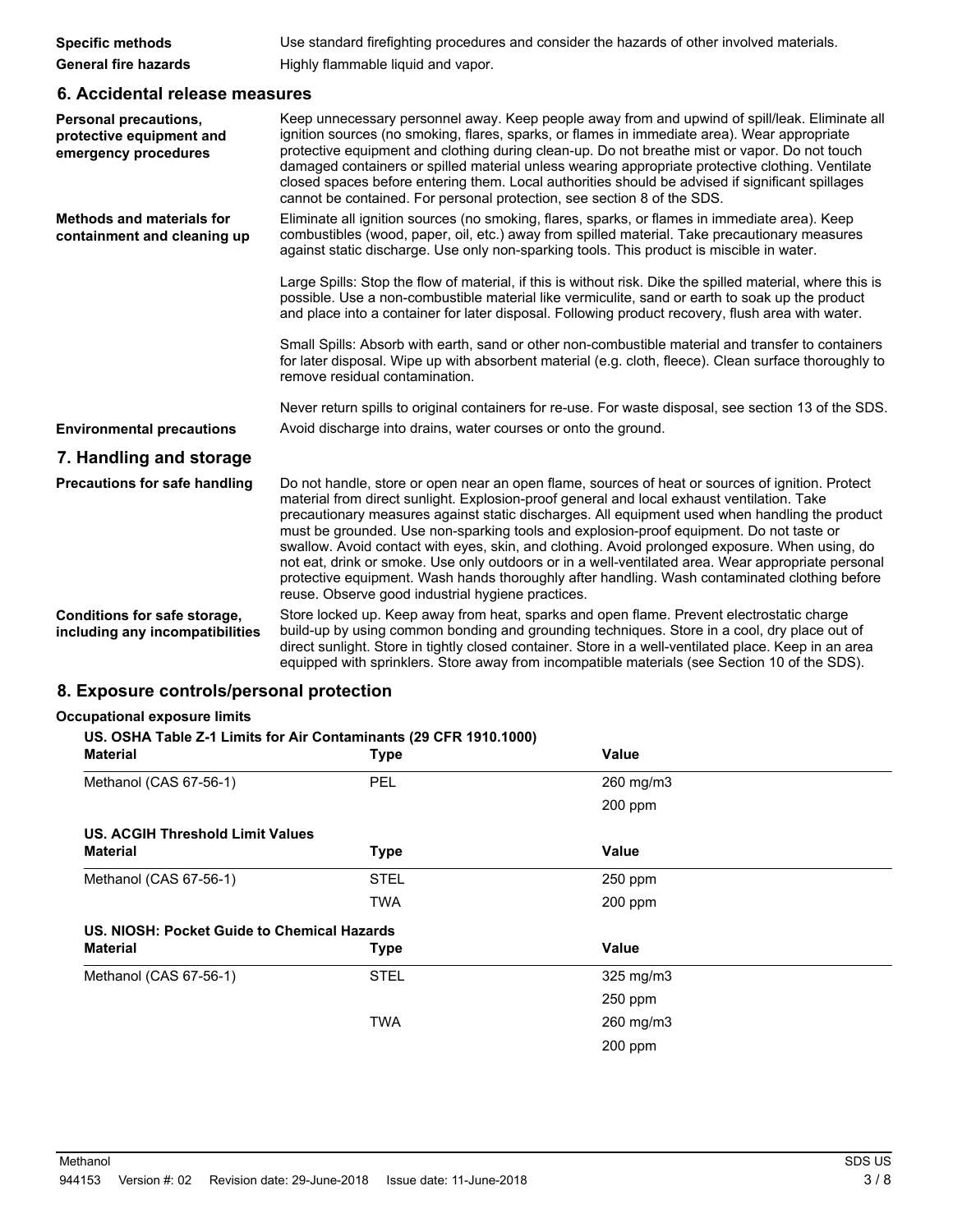| <b>Biological limit values</b>                                        |                                                                    |                    |                                   |                                                                                                                                                                                                                                                                                                      |
|-----------------------------------------------------------------------|--------------------------------------------------------------------|--------------------|-----------------------------------|------------------------------------------------------------------------------------------------------------------------------------------------------------------------------------------------------------------------------------------------------------------------------------------------------|
| <b>ACGIH Biological Exposure Indices</b>                              |                                                                    |                    |                                   |                                                                                                                                                                                                                                                                                                      |
| <b>Material</b>                                                       | Value                                                              | <b>Determinant</b> | <b>Specimen</b>                   | <b>Sampling Time</b>                                                                                                                                                                                                                                                                                 |
| Methanol (CAS 67-56-1)                                                | $15 \text{ mg/l}$                                                  | Methanol           | Urine                             |                                                                                                                                                                                                                                                                                                      |
| * - For sampling details, please see the source document.             |                                                                    |                    |                                   |                                                                                                                                                                                                                                                                                                      |
| <b>Exposure guidelines</b>                                            |                                                                    |                    |                                   |                                                                                                                                                                                                                                                                                                      |
| US - California OELs: Skin designation                                |                                                                    |                    |                                   |                                                                                                                                                                                                                                                                                                      |
| Methanol (CAS 67-56-1)                                                |                                                                    |                    | Can be absorbed through the skin. |                                                                                                                                                                                                                                                                                                      |
| US - Minnesota Haz Subs: Skin designation applies                     |                                                                    |                    |                                   |                                                                                                                                                                                                                                                                                                      |
| Methanol (CAS 67-56-1)                                                |                                                                    |                    | Skin designation applies.         |                                                                                                                                                                                                                                                                                                      |
| US - Tennessee OELs: Skin designation                                 |                                                                    |                    |                                   |                                                                                                                                                                                                                                                                                                      |
| Methanol (CAS 67-56-1)                                                |                                                                    |                    | Can be absorbed through the skin. |                                                                                                                                                                                                                                                                                                      |
| US ACGIH Threshold Limit Values: Skin designation                     |                                                                    |                    |                                   |                                                                                                                                                                                                                                                                                                      |
| Methanol (CAS 67-56-1)<br>US. NIOSH: Pocket Guide to Chemical Hazards |                                                                    |                    | Can be absorbed through the skin. |                                                                                                                                                                                                                                                                                                      |
| Methanol (CAS 67-56-1)                                                |                                                                    |                    | Can be absorbed through the skin. |                                                                                                                                                                                                                                                                                                      |
| Appropriate engineering                                               |                                                                    |                    |                                   | Explosion-proof general and local exhaust ventilation. Good general ventilation should be used.                                                                                                                                                                                                      |
| controls                                                              | acceptable level. Provide eyewash station and safety shower.       |                    |                                   | Ventilation rates should be matched to conditions. If applicable, use process enclosures, local<br>exhaust ventilation, or other engineering controls to maintain airborne levels below recommended<br>exposure limits. If exposure limits have not been established, maintain airborne levels to an |
| Individual protection measures, such as personal protective equipment |                                                                    |                    |                                   |                                                                                                                                                                                                                                                                                                      |
| <b>Eye/face protection</b>                                            | Wear safety glasses with side shields (or goggles).                |                    |                                   |                                                                                                                                                                                                                                                                                                      |
| <b>Skin protection</b>                                                |                                                                    |                    |                                   |                                                                                                                                                                                                                                                                                                      |
| <b>Hand protection</b>                                                | the liquid may penetrate the gloves. Frequent change is advisable. |                    |                                   | Wear appropriate chemical resistant gloves. Nitrile, butyl rubber or neoprene gloves are<br>recommended. Other suitable gloves can be recommended by the glove supplier. Be aware that                                                                                                               |
| <b>Skin protection</b>                                                |                                                                    |                    |                                   |                                                                                                                                                                                                                                                                                                      |
| <b>Other</b>                                                          |                                                                    |                    |                                   | Wear appropriate chemical resistant clothing. Use of an impervious apron is recommended.                                                                                                                                                                                                             |
| <b>Respiratory protection</b>                                         | organic vapor cartridge and full facepiece.                        |                    |                                   | If engineering controls do not maintain airborne concentrations below recommended exposure<br>limits (where applicable) or to an acceptable level (in countries where exposure limits have not<br>been established), an approved respirator must be worn. Respirator type: Chemical respirator with  |
| <b>Thermal hazards</b>                                                | Wear appropriate thermal protective clothing, when necessary.      |                    |                                   |                                                                                                                                                                                                                                                                                                      |
| <b>General hygiene</b><br>considerations                              |                                                                    |                    |                                   | When using do not smoke. Keep away from food and drink. Always observe good personal<br>hygiene measures, such as washing after handling the material and before eating, drinking, and/or<br>smoking. Routinely wash work clothing and protective equipment to remove contaminants.                  |

## **9. Physical and chemical properties**

| Appearance                                   |                              |
|----------------------------------------------|------------------------------|
| <b>Physical state</b>                        | Liquid.                      |
| Form                                         | Liquid.                      |
| Color                                        | Clear, Colorless.            |
| Odor                                         | Not available.               |
| Odor threshold                               | Not available.               |
| рH                                           | Not available.               |
| Melting point/freezing point                 | $-144.4$ °F (-98 °C)         |
| Initial boiling point and boiling<br>range   | 147.2 °F (64 °C) 101.325 kPa |
| <b>Flash point</b>                           | 51.8 °F (11.0 °C) Closed Cup |
| <b>Evaporation rate</b>                      | Not available.               |
| Flammability (solid, gas)                    | Not applicable.              |
| Upper/lower flammability or explosive limits |                              |
| <b>Flammability limit - lower</b><br>(%)     | 6 %                          |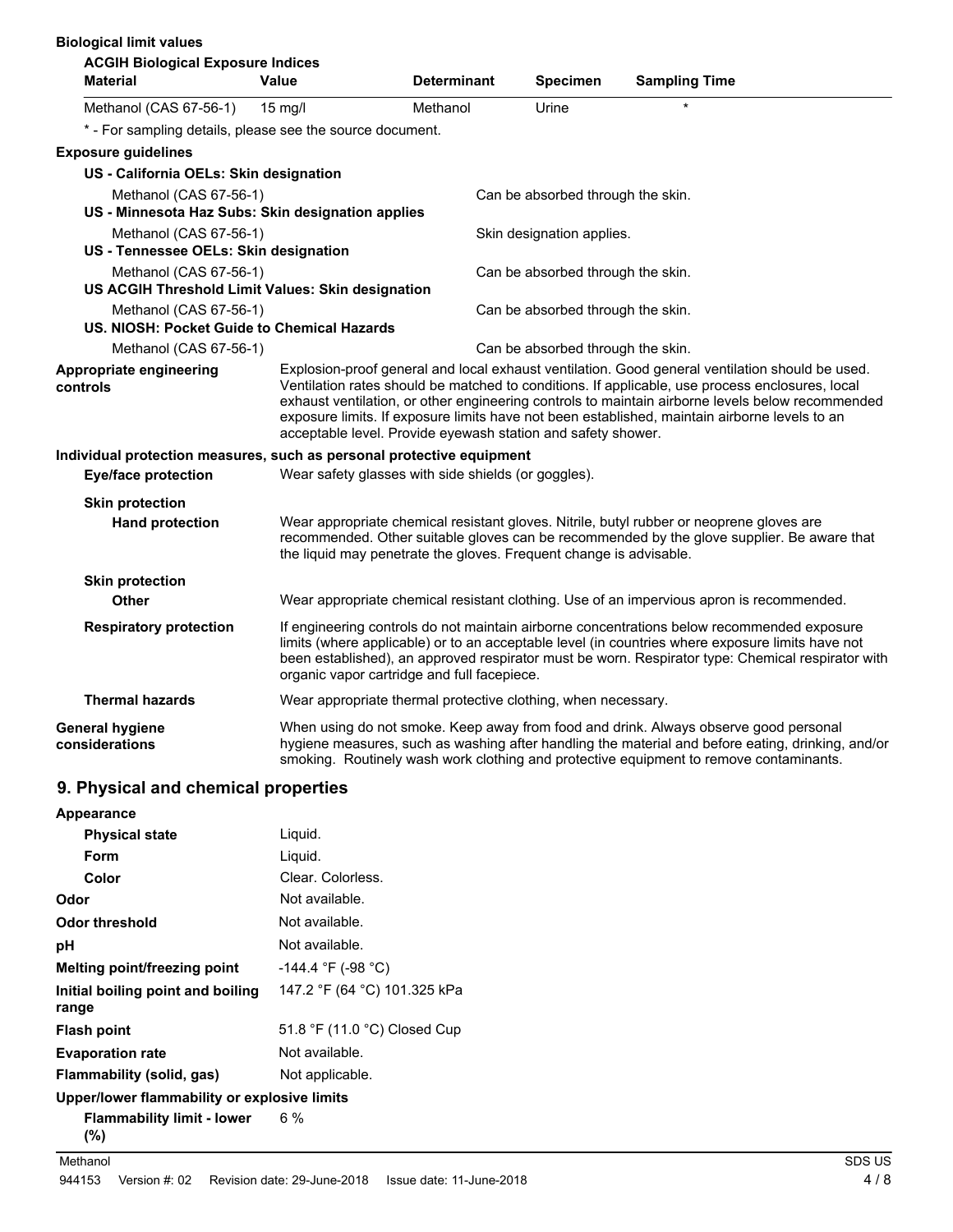| <b>Flammability limit - upper</b><br>$(\%)$       | 36%                        |
|---------------------------------------------------|----------------------------|
| Vapor pressure                                    | 130.3 hPa (68 °F (20 °C))  |
| Vapor density                                     | 1.1                        |
| <b>Relative density</b>                           | 0.791 g/ml (77 °F (25 °C)) |
| Solubility(ies)                                   |                            |
| Solubility (water)                                | Completely miscible        |
| <b>Partition coefficient</b><br>(n-octanol/water) | Not available.             |
| <b>Auto-ignition temperature</b>                  | 867.2 °F (464 °C)          |
| <b>Decomposition temperature</b>                  | Not available.             |
| <b>Viscosity</b>                                  | Not available.             |
| <b>Other information</b>                          |                            |
| <b>Explosive properties</b>                       | Not explosive.             |
| <b>Molecular formula</b>                          | $C-H4-O$                   |
| <b>Molecular weight</b>                           | 32.04 g/mol                |
| <b>Oxidizing properties</b>                       | Not oxidizing.             |

# **10. Stability and reactivity**

| <b>Reactivity</b>                            | The product is stable and non-reactive under normal conditions of use, storage and transport.                                                                            |
|----------------------------------------------|--------------------------------------------------------------------------------------------------------------------------------------------------------------------------|
| <b>Chemical stability</b>                    | Material is stable under normal conditions.                                                                                                                              |
| <b>Possibility of hazardous</b><br>reactions | Hazardous polymerization does not occur.                                                                                                                                 |
| <b>Conditions to avoid</b>                   | Keep away from heat, hot surfaces, sparks, open flames and other ignition sources. Avoid<br>temperatures exceeding the flash point. Contact with incompatible materials. |
| Incompatible materials                       | Strong oxidizing agents.                                                                                                                                                 |
| <b>Hazardous decomposition</b><br>products   | No hazardous decomposition products are known.                                                                                                                           |

# **11. Toxicological information**

### **Information on likely routes of exposure**

| <b>Inhalation</b>                                                                  | Toxic if inhaled. Causes damage to organs by inhalation.                                                                                                                                                                                                                                                                                                                                                                                                                                 |
|------------------------------------------------------------------------------------|------------------------------------------------------------------------------------------------------------------------------------------------------------------------------------------------------------------------------------------------------------------------------------------------------------------------------------------------------------------------------------------------------------------------------------------------------------------------------------------|
| <b>Skin contact</b>                                                                | Toxic in contact with skin.                                                                                                                                                                                                                                                                                                                                                                                                                                                              |
| Eye contact                                                                        | Direct contact with eyes may cause temporary irritation.                                                                                                                                                                                                                                                                                                                                                                                                                                 |
| Ingestion                                                                          | Toxic if swallowed.                                                                                                                                                                                                                                                                                                                                                                                                                                                                      |
| Symptoms related to the<br>physical, chemical and<br>toxicological characteristics | Narcosis. Headache. Dizziness. Nausea, vomiting. Behavioral changes. Decrease in motor<br>functions. Direct contact with eyes may cause temporary irritation. Methanol: Human exposure to<br>methanol may result in illness, systemic poisoning, blindness, optic nerve damage and perhaps<br>death, after being ingested, absorbed through the skin or inhaled. Death due to cardiac or<br>respiratory failure has been reported in some cases from consumption of as little as 30 mls. |
| Information on toxicological effects                                               |                                                                                                                                                                                                                                                                                                                                                                                                                                                                                          |
| <b>Acute toxicity</b>                                                              | Toxic if inhaled. Toxic in contact with skin. Toxic if swallowed.                                                                                                                                                                                                                                                                                                                                                                                                                        |
| <b>Skin corrosion/irritation</b>                                                   | Prolonged skin contact may cause temporary irritation.                                                                                                                                                                                                                                                                                                                                                                                                                                   |
| Serious eye damage/eye<br>irritation                                               | Direct contact with eyes may cause temporary irritation.                                                                                                                                                                                                                                                                                                                                                                                                                                 |
| Respiratory or skin sensitization                                                  |                                                                                                                                                                                                                                                                                                                                                                                                                                                                                          |
| <b>Respiratory sensitization</b>                                                   | Not a respiratory sensitizer.                                                                                                                                                                                                                                                                                                                                                                                                                                                            |
| <b>Skin sensitization</b>                                                          | This product is not expected to cause skin sensitization.                                                                                                                                                                                                                                                                                                                                                                                                                                |
| Germ cell mutagenicity                                                             | No data available to indicate product or any components present at greater than 0.1% are<br>mutagenic or genotoxic.                                                                                                                                                                                                                                                                                                                                                                      |
| Carcinogenicity                                                                    | Not classifiable as to carcinogenicity to humans.                                                                                                                                                                                                                                                                                                                                                                                                                                        |
| Not listed.                                                                        | <b>IARC Monographs. Overall Evaluation of Carcinogenicity</b>                                                                                                                                                                                                                                                                                                                                                                                                                            |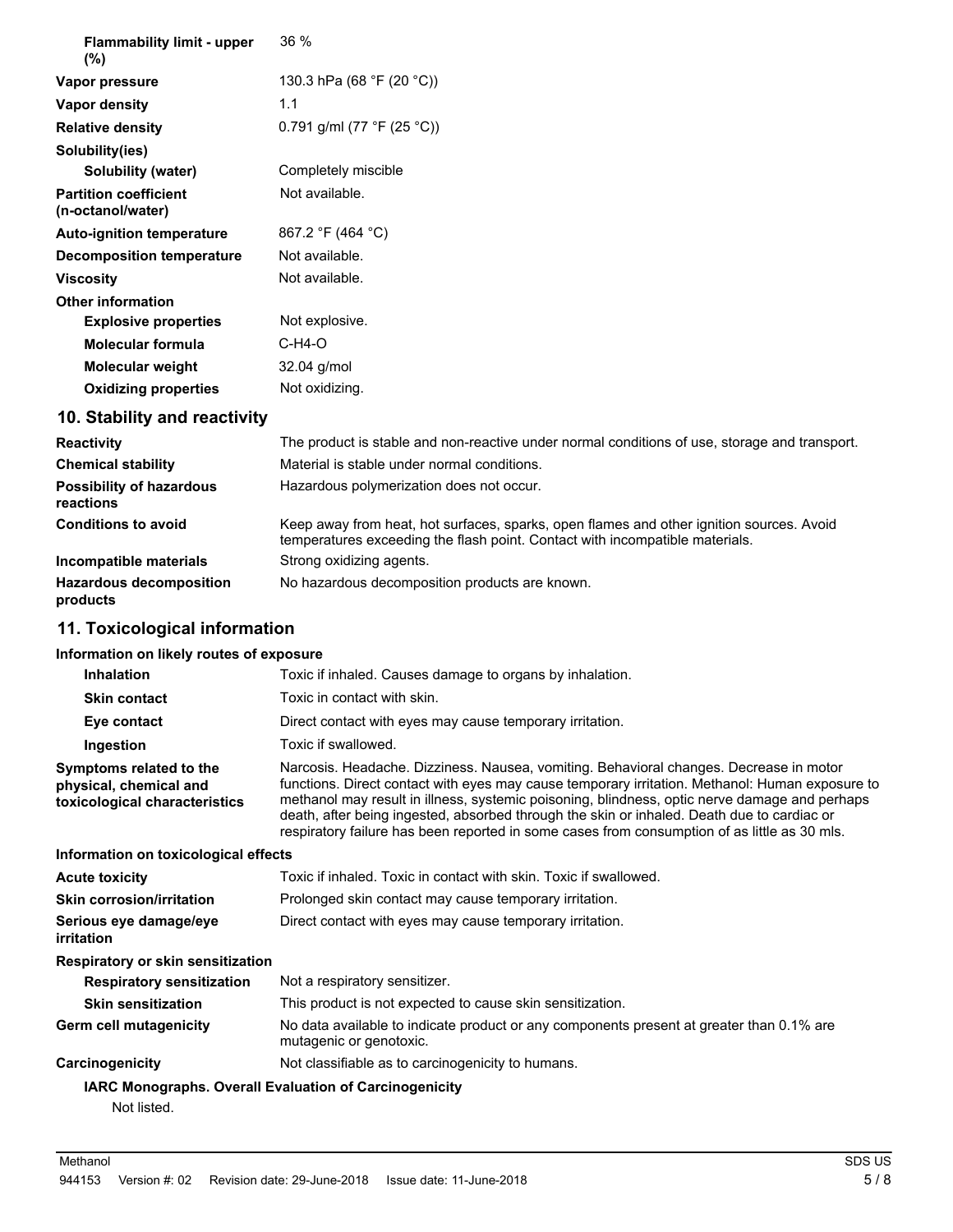| <b>NTP Report on Carcinogens</b>                      |                                                                              |
|-------------------------------------------------------|------------------------------------------------------------------------------|
| Not listed.                                           |                                                                              |
|                                                       | <b>OSHA Specifically Requiated Substances (29 CFR 1910.1001-1053)</b>        |
| Not regulated.                                        |                                                                              |
| <b>Reproductive toxicity</b>                          | This product is not expected to cause reproductive or developmental effects. |
| Specific target organ toxicity -<br>single exposure   | Causes damage to organs (central nervous system, optic nerve) by inhalation. |
| Specific target organ toxicity -<br>repeated exposure | Not classified.                                                              |
| <b>Aspiration hazard</b>                              | Not an aspiration hazard.                                                    |
| <b>Chronic effects</b>                                | Prolonged inhalation may be harmful.                                         |
| 12. Ecological information                            |                                                                              |

| <b>Ecotoxicity</b>               | The product is not classified as environmentally hazardous. However, this does not exclude the<br>possibility that large or frequent spills can have a harmful or damaging effect on the environment. |
|----------------------------------|-------------------------------------------------------------------------------------------------------------------------------------------------------------------------------------------------------|
| Persistence and degradability    | The product is readily biodegradable.                                                                                                                                                                 |
| <b>Bioaccumulative potential</b> | The product is not expected to bioaccumulate.                                                                                                                                                         |
| Mobility in soil                 | No data available.                                                                                                                                                                                    |
| <b>Mobility in general</b>       | This product is miscible in water.                                                                                                                                                                    |
| Other adverse effects            | The product contains volatile organic compounds which have a photochemical ozone creation<br>potential.                                                                                               |

# **13. Disposal considerations**

| <b>Disposal instructions</b> | Collect and reclaim or dispose in sealed containers at licensed waste disposal site. Incinerate the<br>material under controlled conditions in an approved incinerator. Do not incinerate sealed<br>containers. Dispose of contents/container in accordance with local/regional/national/international<br>regulations. |
|------------------------------|------------------------------------------------------------------------------------------------------------------------------------------------------------------------------------------------------------------------------------------------------------------------------------------------------------------------|
| Local disposal regulations   | Dispose in accordance with all applicable regulations.                                                                                                                                                                                                                                                                 |
| Hazardous waste code         | The waste code should be assigned in discussion between the user, the producer and the waste<br>disposal company.                                                                                                                                                                                                      |

### **US RCRA Hazardous Waste U List: Reference**

| Methanol (CAS 67-56-1)                   | U154                                                                                                                                                                                                                   |
|------------------------------------------|------------------------------------------------------------------------------------------------------------------------------------------------------------------------------------------------------------------------|
| Waste from residues / unused<br>products | Dispose of in accordance with local regulations. Empty containers or liners may retain some<br>product residues. This material and its container must be disposed of in a safe manner (see:<br>Disposal instructions). |
| Contaminated packaging                   | Since emptied containers may retain product residue, follow label warnings even after container is<br>emptied. Empty containers should be taken to an approved waste handling site for recycling or<br>disposal.       |

# **14. Transport information**

| <b>DOT</b>                   |                                                                         |
|------------------------------|-------------------------------------------------------------------------|
| UN number                    | UN1230                                                                  |
| UN proper shipping name      | Methanol (Methanol $RQ = 5000$ )                                        |
| Transport hazard class(es)   |                                                                         |
| <b>Class</b>                 | 3                                                                       |
| <b>Subsidiary risk</b>       | None                                                                    |
| Label(s)                     | 3                                                                       |
| Packing group                | $\mathsf{I}$                                                            |
| <b>Environmental hazards</b> |                                                                         |
| <b>Marine pollutant</b>      | No                                                                      |
| Special precautions for user | Read safety instructions, SDS and emergency procedures before handling. |
| <b>Special provisions</b>    | IB2, T7, TP2                                                            |
| <b>Packaging exceptions</b>  | 150                                                                     |
| Packaging non bulk           | 202                                                                     |
| Packaging bulk               | 242                                                                     |
| <b>IATA</b>                  |                                                                         |
| UN number                    | UN1230                                                                  |
| UN proper shipping name      | Methanol                                                                |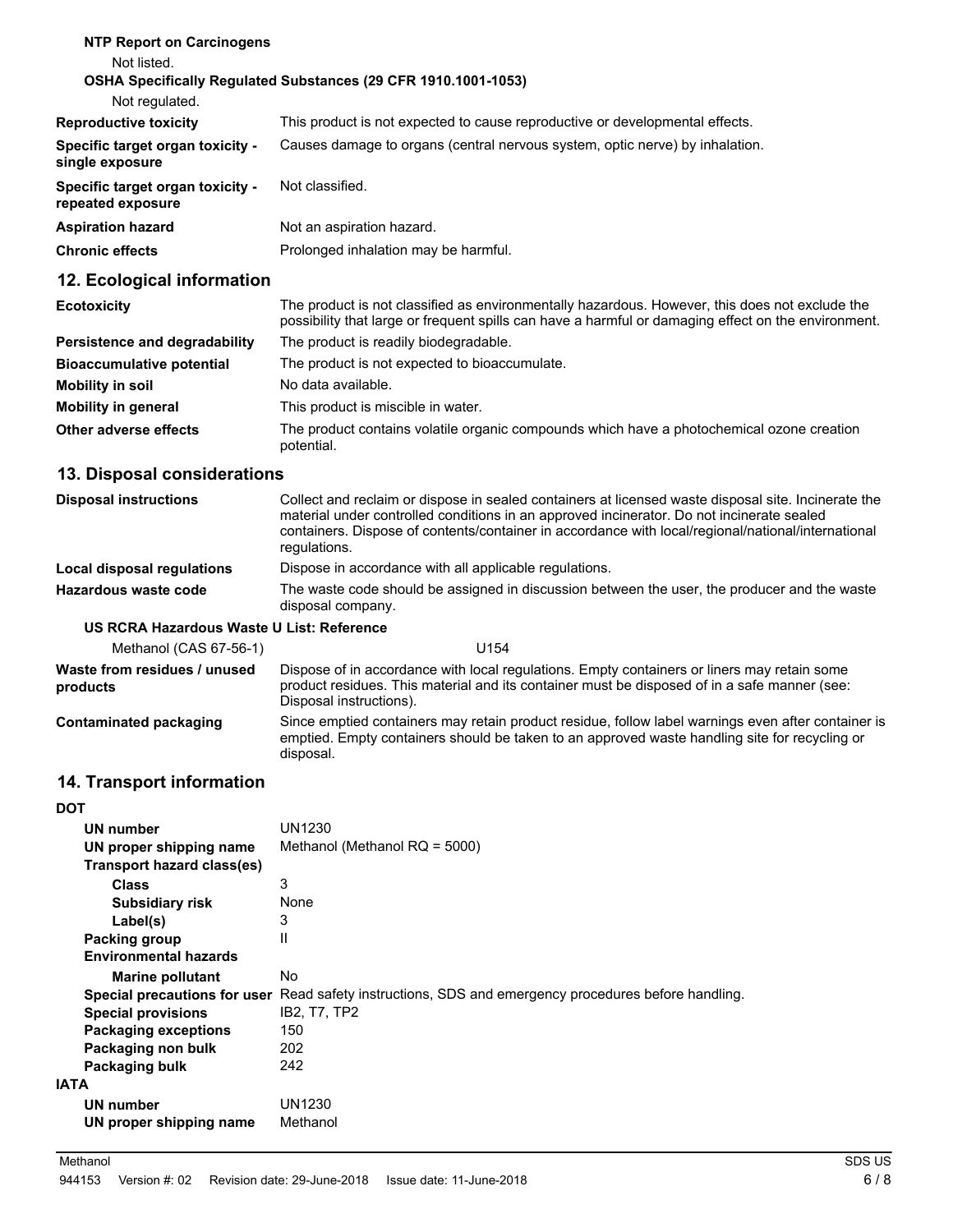| <b>Transport hazard class(es)</b><br><b>Class</b><br><b>Subsidiary risk</b><br>Label(s)                                                                                                 | 3<br>6.1<br>3<br>$+6.1$                                                                                                                                   |          |
|-----------------------------------------------------------------------------------------------------------------------------------------------------------------------------------------|-----------------------------------------------------------------------------------------------------------------------------------------------------------|----------|
| Packing group<br><b>Environmental hazards</b><br><b>ERG Code</b><br><b>IMDG</b>                                                                                                         | $\mathbf{I}$<br>No<br>3P<br>Special precautions for user Read safety instructions, SDS and emergency procedures before handling.                          |          |
| <b>UN number</b><br>UN proper shipping name                                                                                                                                             | <b>UN1230</b><br>Methanol                                                                                                                                 |          |
| Transport hazard class(es)<br><b>Class</b><br><b>Subsidiary risk</b><br>Label(s)                                                                                                        | 3<br>6.1<br>3                                                                                                                                             |          |
| <b>Packing group</b><br><b>Environmental hazards</b>                                                                                                                                    | $+6.1$<br>Ш                                                                                                                                               |          |
| <b>Marine pollutant</b><br>EmS<br>Transport in bulk according to<br>Annex II of MARPOL 73/78 and<br>the IBC Code                                                                        | No<br>F-E, S-D<br>Special precautions for user Read safety instructions, SDS and emergency procedures before handling.<br>Not established.                |          |
| 15. Regulatory information                                                                                                                                                              |                                                                                                                                                           |          |
| <b>US federal regulations</b>                                                                                                                                                           | This product is a "Hazardous Chemical" as defined by the OSHA Hazard Communication<br>Standard, 29 CFR 1910.1200.                                         |          |
| Not regulated.<br><b>CERCLA Hazardous Substance List (40 CFR 302.4)</b><br>Methanol (CAS 67-56-1)<br><b>SARA 304 Emergency release notification</b><br>Not regulated.<br>Not regulated. | TSCA Section 12(b) Export Notification (40 CFR 707, Subpt. D)<br>Listed.<br>OSHA Specifically Regulated Substances (29 CFR 1910.1001-1053)                |          |
| Superfund Amendments and Reauthorization Act of 1986 (SARA)<br><b>SARA 302 Extremely hazardous substance</b><br>Not listed.                                                             |                                                                                                                                                           |          |
| SARA 311/312 Hazardous<br>chemical                                                                                                                                                      | Yes                                                                                                                                                       |          |
| <b>Classified hazard</b><br>categories                                                                                                                                                  | Flammable (gases, aerosols, liquids, or solids)<br>Acute toxicity (any route of exposure)<br>Specific target organ toxicity (single or repeated exposure) |          |
| SARA 313 (TRI reporting)<br><b>Chemical name</b>                                                                                                                                        | <b>CAS number</b>                                                                                                                                         | % by wt. |
| Methanol                                                                                                                                                                                | 67-56-1                                                                                                                                                   | 100      |
| Other federal regulations                                                                                                                                                               |                                                                                                                                                           |          |
| Methanol (CAS 67-56-1)                                                                                                                                                                  | Clean Air Act (CAA) Section 112 Hazardous Air Pollutants (HAPs) List<br>Clean Air Act (CAA) Section 112(r) Accidental Release Prevention (40 CFR 68.130)  |          |
| Not regulated.<br><b>Safe Drinking Water Act</b><br>(SDWA)                                                                                                                              | Contaminate candidate list                                                                                                                                |          |
|                                                                                                                                                                                         |                                                                                                                                                           |          |